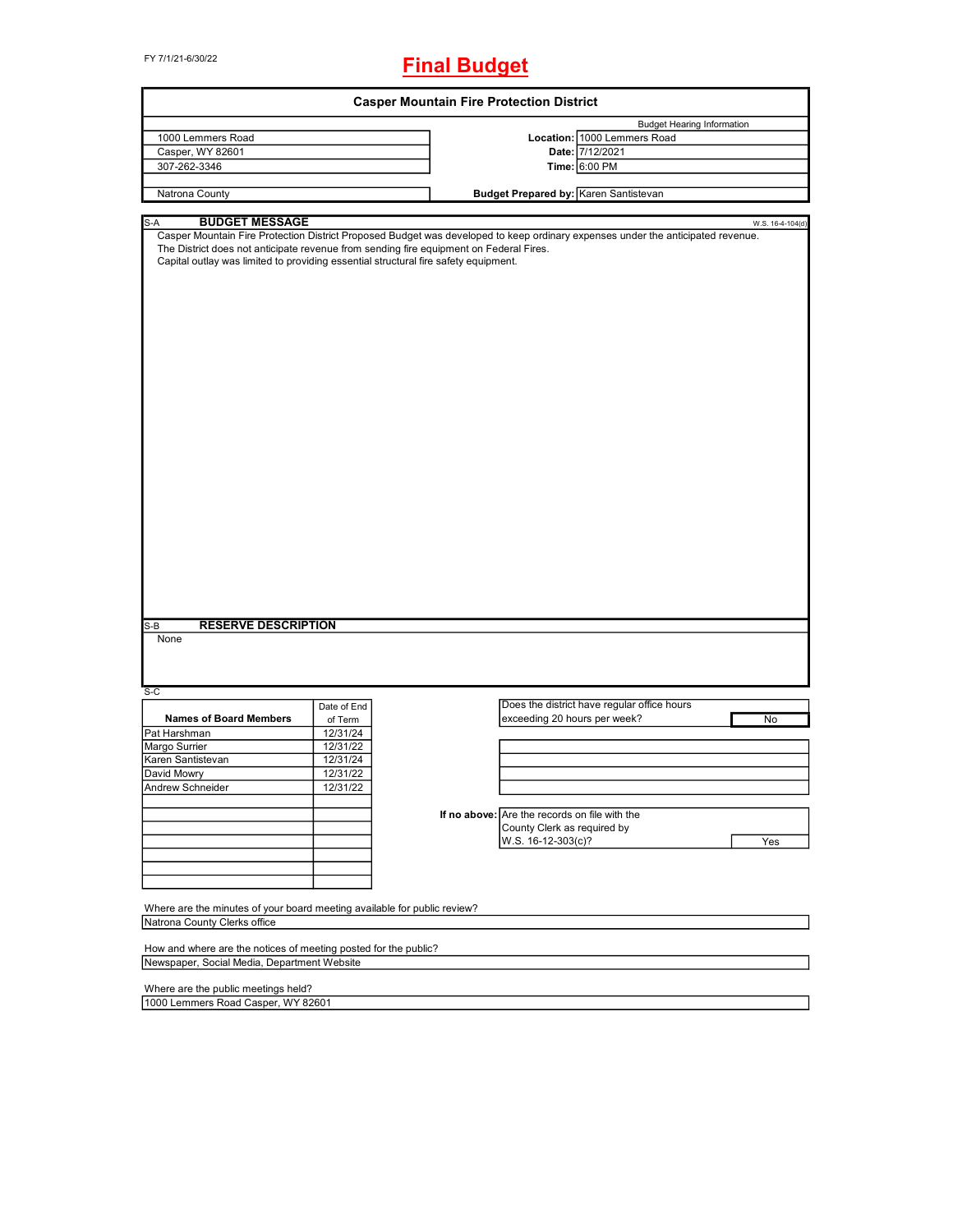### FINAL BUDGET SUMMARY

| <b>OVERVIEW</b> |                                                             | 2019-2020<br>Actual | 2020-2021<br>Estimated | 2021-2022<br>Proposed | Final Approval |
|-----------------|-------------------------------------------------------------|---------------------|------------------------|-----------------------|----------------|
|                 |                                                             |                     |                        |                       |                |
| $S-1$           | <b>Total Budgeted Expenditures</b>                          | \$66,651            | \$129,267              | \$77,077              | \$77,077       |
| $S-2$           | <b>Total Principal to Pay on Debt</b>                       | \$15,397            | \$49,838               | \$0                   | \$0            |
| $S-3$           | <b>Total Change to Restricted Funds</b>                     | \$0                 | \$0                    | \$0                   | \$0            |
|                 |                                                             |                     |                        |                       |                |
| $S-4$           | <b>Total General Fund and Forecasted Revenues Available</b> | \$300.697           | \$420,996              | \$308,035             | \$308,035      |
|                 |                                                             |                     |                        |                       |                |
| $S-5$           | Amount requested from County Commissioners                  | \$24,100            | \$93,380               | \$53,450              | \$53,450       |
|                 |                                                             |                     |                        |                       |                |
| $S-6$           | <b>Additional Funding Needed:</b>                           |                     |                        | \$0                   | \$0            |

|                   | <b>REVENUE SUMMARY</b>                       | 2019-2020<br>Actual | 2020-2021              | 2021-2022             | <b>Final Approval</b>                           |
|-------------------|----------------------------------------------|---------------------|------------------------|-----------------------|-------------------------------------------------|
|                   |                                              |                     | Estimated              | Proposed              |                                                 |
|                   |                                              |                     |                        |                       |                                                 |
| $S-7$             | <b>Operating Revenues</b>                    | \$0                 | \$1,000                | \$0                   | \$0                                             |
| $S-8$             | Tax levy (From the County Treasurer)         | \$20,322            | \$88,773               | \$49,161              | \$49,161                                        |
| $S-9$             | <b>Government Support</b>                    | \$43,068            | \$119,657              | \$24,200              | \$24,200                                        |
| $S-10$            | <b>Grants</b>                                | \$0                 | \$0                    | \$0                   | \$0                                             |
| $S-11$            | Other County Support (Not from Co. Treas.)   | \$3,778             | \$4,607                | \$4,289               | \$4,289                                         |
| $S-12$            | <b>Miscellaneous</b>                         | \$31,516            | \$4,946                | \$4,150               | \$4,150                                         |
| $S-13$            | <b>Other Forecasted Revenue</b>              | \$0                 | \$0                    | \$0                   | \$0                                             |
| $S-14$            | <b>Total Revenue</b>                         | \$98,684            | \$218,983              | \$81,800              | \$81,800                                        |
| FY 7/1/21-6/30/22 |                                              |                     |                        |                       | <b>Casper Mountain Fire Protection District</b> |
|                   | <b>EXPENDITURE SUMMARY</b>                   | 2019-2020           | 2020-2021              | 2021-2022             |                                                 |
|                   |                                              | Actual              | Estimated              | Proposed              | Final Approval                                  |
|                   |                                              |                     |                        |                       |                                                 |
| $S-15$            | <b>Capital Outlay</b>                        | \$5,101             | \$29,428               | \$7,200               | \$7,200                                         |
| $S-16$            | <b>Interest and Fees On Debt</b>             | \$2,280             | \$3,715                | \$0                   | \$0                                             |
| $S-17$            | Administration                               | \$35,163            | \$59,730               | \$14,195              | \$14,195                                        |
| $S-18$            | <b>Operations</b>                            | \$21,121            | \$31,285               | \$38,032              | \$38,032                                        |
| $S-19$            | <b>Indirect Costs</b>                        | \$2.986             | \$5.109                | \$17.650              | \$17,650                                        |
| <b>S-20R</b>      | <b>Expenditures paid by Reserves</b>         | \$0                 | \$0                    | \$0                   | \$0                                             |
| $S-20$            | <b>Total Expenditures</b>                    | \$66,651            | \$129,267              | \$77,077              | \$77,077                                        |
|                   |                                              |                     |                        |                       |                                                 |
|                   | <b>DEBT SUMMARY</b>                          | 2019-2020<br>Actual | 2020-2021<br>Estimated | 2021-2022<br>Proposed | <b>Final Approval</b>                           |
|                   |                                              |                     |                        |                       |                                                 |
| $S-21$            | <b>Principal Paid on Debt</b>                | \$15,397            | \$49,838               | \$0                   | \$0                                             |
|                   |                                              |                     |                        |                       |                                                 |
|                   | <b>CASH AND INVESTMENTS</b>                  | 2019-2020           | 2020-2021              | 2021-2022             | Final Approval                                  |
|                   |                                              | Actual              | Estimated              | Proposed              |                                                 |
| $S-22$            | <b>TOTAL GENERAL FUNDS</b>                   | \$202,013           | \$202,013              | \$226,235             | \$226,235                                       |
|                   |                                              |                     |                        |                       |                                                 |
|                   | <b>Summary of Reserve Funds</b>              |                     |                        |                       |                                                 |
| $S-23$            | <b>Beginning Balance in Reserve Accounts</b> |                     |                        |                       |                                                 |
| $S-24$            | a. Sinking and Debt Service Funds            | \$0                 | \$0                    | \$0                   | \$0                                             |
| $S-25$            | b. Reserves                                  | \$0                 | \$0                    | \$0                   | \$0                                             |
| $S-26$            | c. Bond Funds                                | \$0                 | \$0                    | \$0                   | \$0                                             |
|                   | Total Reserves (a+b+c)                       | \$0                 | \$0                    | \$0                   | \$0                                             |
| $S-27$            | Amount to be added                           |                     |                        |                       |                                                 |
| $S-28$            | a. Sinking and Debt Service Funds            | \$0                 | \$0                    | \$0                   | \$0                                             |
| $S-29$            | b. Reserves                                  | \$0                 | \$0                    | \$0                   | \$0                                             |
| $S-30$            | c. Bond Funds                                | \$0                 | \$0                    | \$0                   | $\overline{50}$                                 |
|                   | Total to be added (a+b+c)                    | \$0                 | \$0                    | \$0                   | \$0                                             |
|                   |                                              |                     |                        |                       |                                                 |
| $S-31$            | <b>Subtotal</b>                              | \$0                 | \$0                    | \$0                   | \$0                                             |
| $S-32$            | Less Total to be spent                       | \$0                 | \$0                    | \$0                   | \$0                                             |
| $S-33$            | TOTAL RESERVES AT END OF FISCAL YEAR         | \$0                 | \$0                    | \$0                   | \$0                                             |
|                   |                                              |                     |                        |                       | End of Summarv                                  |

Budget Officer / District Official (if not same as "Submitted by")

Date adopted by Special District

Casper, WY 82601

DISTRICT ADDRESS: 1000 Lemmers Road Karen Santistevan PREPARED BY:

DISTRICT PHONE: 307-262-3346

1/23/19 Form approved by Wyoming Department of Audit, Public Funds Division Prepared in compliance with the Uniform Municipal Fiscal Procedures Act (W.S. 16-4-101 through 124) as it applies.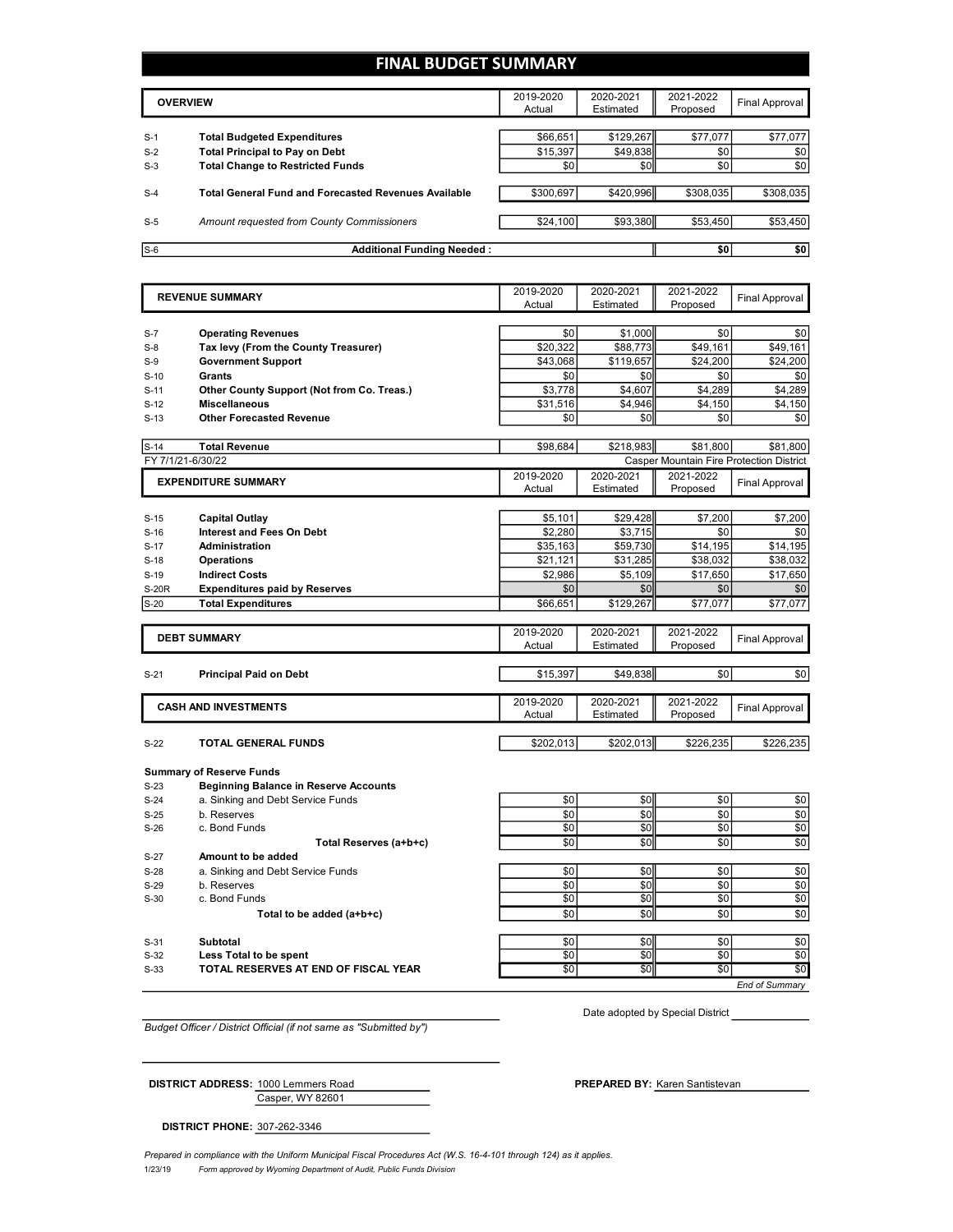# Final Budget

|           | Casper Mountain Fire Protection District       |                                 |                     |                        | <b>FYE</b>            | 6/30/2022             |
|-----------|------------------------------------------------|---------------------------------|---------------------|------------------------|-----------------------|-----------------------|
|           | <b>NAME OF DISTRICT/BOARD</b>                  |                                 |                     |                        |                       |                       |
|           | <b>PROPERTY TAXES AND ASSESSMENTS</b>          |                                 |                     |                        |                       |                       |
|           |                                                |                                 |                     |                        |                       |                       |
|           |                                                | <b>DOA Chart</b><br>of Accounts | 2019-2020<br>Actual | 2020-2021<br>Estimated | 2021-2022<br>Proposed | <b>Final Approval</b> |
| $R-1$     | <b>Property Taxes and Assessments Received</b> |                                 |                     |                        |                       |                       |
| $R-1.1$   | Tax Levy (From the County Treasurer)           | 4001                            | \$20,322            | \$88,773               | \$49,161              | \$49,161              |
| $R-1.2$   | Other County Support (see note on the right)   | 4005                            | \$3,778             | \$4,607                | \$4,289               | \$4,289               |
|           | <b>FORECASTED REVENUE</b>                      |                                 |                     |                        |                       |                       |
|           |                                                |                                 |                     |                        |                       |                       |
|           |                                                | <b>DOA Chart</b>                | 2019-2020           | 2020-2021              | 2021-2022             | <b>Final Approval</b> |
|           |                                                | of Accounts                     | Actual              | Estimated              | Proposed              |                       |
| $R-2$     | <b>Revenues from Other Governments</b>         |                                 |                     |                        |                       |                       |
| $R-2.1$   | <b>State Aid</b>                               | 4211                            |                     | \$800                  | \$1,500               | \$1,500               |
| $R-2.2$   | Additional County Aid (non-treasurer)          | 4237                            | \$10,583            | \$11,599               | \$12,500              | \$12,500              |
| $R-2.3$   | City (or Town) Aid                             | 4237                            |                     |                        |                       |                       |
| $R-2.4$   | Other (Fed Fires)                              | 4237                            | \$32,485            | \$107,258              | \$10,200              | \$10,200              |
| $R-2.5$   | <b>Total Government Support</b>                |                                 | \$43,068            | \$119,657              | \$24,200              | \$24,200              |
| $R-3$     | <b>Operating Revenues</b>                      |                                 |                     |                        |                       |                       |
| $R-3.1$   | <b>Customer Charges</b>                        | 4300                            |                     |                        |                       |                       |
| $R-3.2$   | Sales of Goods or Services                     | 4300                            |                     | \$1,000                |                       |                       |
| $R - 3.3$ | <b>Other Assessments</b>                       | 4503                            |                     |                        |                       |                       |
| $R-3.4$   | <b>Total Operating Revenues</b>                |                                 | \$0                 | \$1,000                | \$0                   | \$0                   |
| $R-4$     | Grants                                         |                                 |                     |                        |                       |                       |
| $R-4.1$   | <b>Direct Federal Grants</b>                   | 4201                            |                     |                        |                       |                       |
| $R-4.2$   | <b>Federal Grants thru State Agencies</b>      | 4201                            |                     |                        |                       |                       |
| $R-4.3$   | <b>Grants from State Agencies</b>              | 4211                            |                     |                        |                       |                       |
| $R-4.4$   | <b>Total Grants</b>                            |                                 | \$0                 | \$0                    | \$0                   | \$0                   |
| $R-5$     | <b>Miscellaneous Revenue</b>                   |                                 |                     |                        |                       |                       |
| $R-5.1$   | Interest                                       | 4501                            | \$1,166             | \$639                  | \$500                 | \$500                 |
| $R-5.2$   | Other: Specify<br>Donations                    | 4500                            | \$3,082             | \$920                  | \$500                 | \$500                 |
| $R-5.3$   | Other: See Additional                          |                                 | \$27,268            | \$3,387                | $\overline{$3,150}$   | \$3,150               |
| $R-5.4$   | <b>Total Miscellaneous</b>                     |                                 | \$31,516            | \$4,946                | \$4,150               | \$4,150               |
| $R-5.5$   | <b>Total Forecasted Revenue</b>                |                                 | \$74,584            | \$125,603              | \$28,350              | \$28,350              |
| $R-6$     | <b>Other Forecasted Revenue</b>                |                                 |                     |                        |                       |                       |
| $R-6.1$   | a. Other past due as estimated by Co. Treas.   | 4004                            |                     |                        |                       |                       |
| $R-6.2$   | b. Other forecasted revenue (specify):         |                                 |                     |                        |                       |                       |
| $R-6.3$   |                                                | 4500                            |                     |                        |                       |                       |
| $R-6.4$   |                                                | 4500                            |                     |                        |                       |                       |
| $R-6.5$   |                                                |                                 |                     |                        |                       |                       |

R-6.6 Total Other Forecasted Revenue (a+b)  $\overline{\text{S0}}$   $\overline{\text{S0}}$   $\overline{\text{S0}}$   $\overline{\text{S0}}$   $\overline{\text{S0}}$   $\overline{\text{S0}}$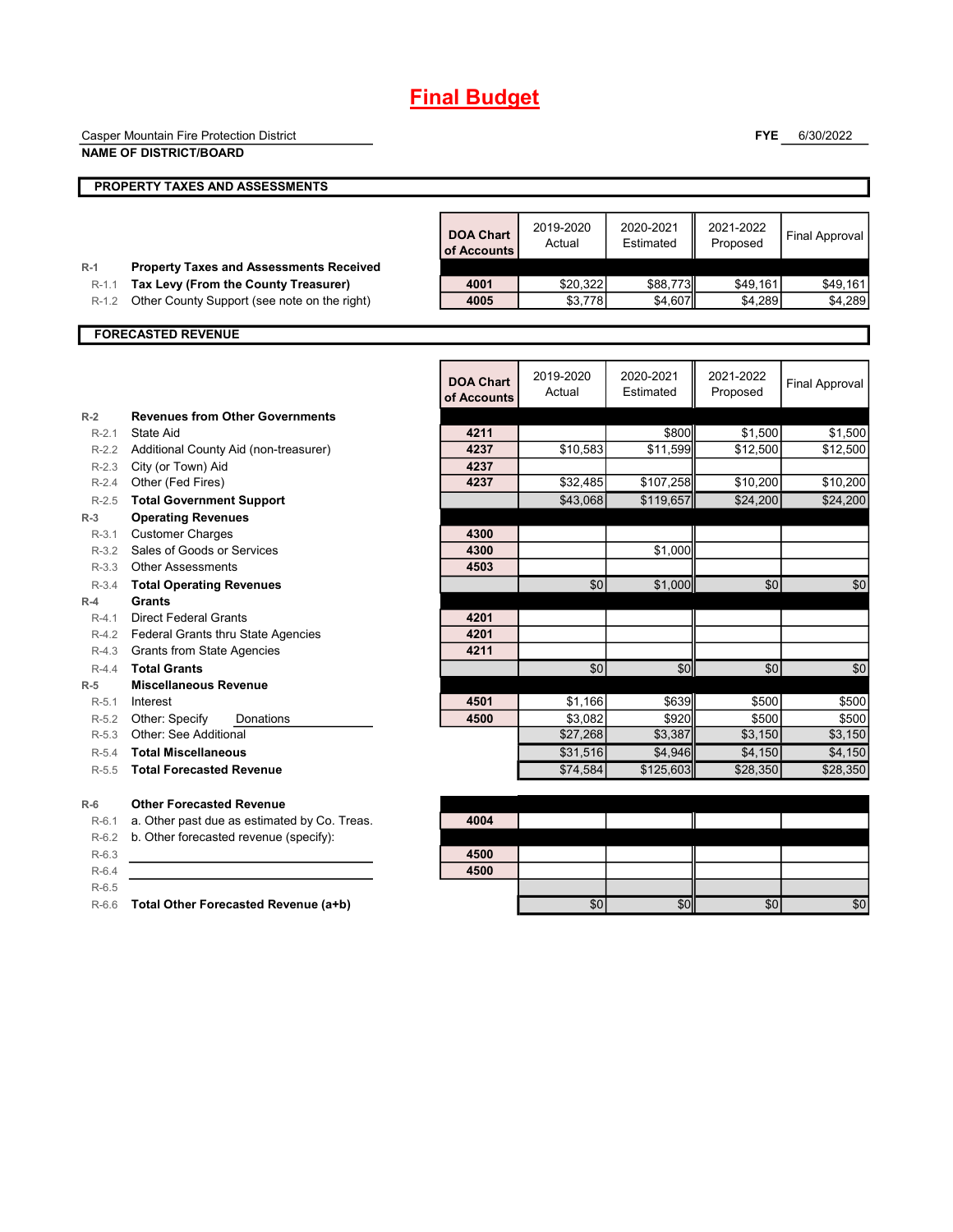## Final Budget

## Casper Mountain Fire Protection District

#### NAME OF DISTRICT/BOARD

## GENERAL FUNDS

|         |                                                     |                                 | <b>End of Year</b>  | <b>Beginning</b>       | Beginning             |                |
|---------|-----------------------------------------------------|---------------------------------|---------------------|------------------------|-----------------------|----------------|
| $C-1$   | <b>Balances at Beginning of Fiscal Year</b>         | <b>DOA Chart</b><br>of Accounts | 2019-2020<br>Actual | 2020-2021<br>Estimated | 2021-2022<br>Proposed | Final Approval |
| $C-1.1$ | General Fund Checking                               | 1010                            | \$39,535            | \$39,535               | \$63,192              | \$63,192       |
| $C-1.2$ | Savings and Investments                             | 1040                            | \$131,678           | \$131,678              | \$131,788             | \$131,788      |
| $C-1.3$ | General Fund CD Balance                             | 1050                            | \$30,800            | \$30,800               | \$31,255              | \$31,255       |
| $C-1.4$ | All Other Funds                                     | 1020                            |                     | <b>\$01</b>            |                       |                |
| $C-1.5$ | Reserves (From Below)                               |                                 | \$0                 | $\overline{50}$        | \$0                   | \$0            |
| $C-1.6$ | <b>Total Estimated Cash and Investments on Hand</b> |                                 | \$202,013           | \$202,013              | \$226,235             | \$226,235      |
|         |                                                     |                                 |                     |                        |                       |                |

| $C-2$     | <b>General Fund Reductions:</b>                 |      |
|-----------|-------------------------------------------------|------|
| $C - 21$  | a. Unpaid bills at FYE                          | 2010 |
| $C - 22$  | b. Reserves                                     |      |
| $C - 2.3$ | Total Deductions (a+b)                          |      |
| $C - 24$  | <b>Estimated Non-Restricted Funds Available</b> |      |

|           | <b>General Fund Reductions:</b>                 |      |                  |           |                  |                  |
|-----------|-------------------------------------------------|------|------------------|-----------|------------------|------------------|
| $C-2.1$   | a. Unpaid bills at FYE                          | 2010 |                  |           |                  |                  |
| $C-2.2$   | b. Reserves                                     |      | \$0              | \$0ll     | \$0 <sub>1</sub> | \$0              |
| $C-2.3$   | Total Deductions (a+b)                          |      | \$0 <sub>1</sub> | \$0ll     | \$0 <sub>1</sub> | \$0 <sub>1</sub> |
| $C - 2.4$ | <b>Estimated Non-Restricted Funds Available</b> |      | \$202,013        | \$202,013 | \$226,235        | \$226,235        |

|                                         | <b>DOA Chart</b><br><b>of Accounts</b> |  |
|-----------------------------------------|----------------------------------------|--|
| <b>SINKING &amp; DEBT SERVICE FUNDS</b> | 1070                                   |  |
|                                         |                                        |  |

| $C-3$    |                                                             | 2019-2020<br>Actual | 2020-2021<br>Estimated | 2021-2022<br>Proposed | <b>Final Approval</b> |
|----------|-------------------------------------------------------------|---------------------|------------------------|-----------------------|-----------------------|
| $C-3.1$  | Beginning Balance in Reserve Account (end of previous year) |                     | \$OI                   | \$0                   |                       |
| $C-3.2$  | Date of Reserve Approval in Minutes:                        |                     |                        |                       |                       |
| $C-3.3$  | Amount to be added to the reserve                           |                     |                        |                       |                       |
| $C-3.4$  | Date of Reserve Approval in Minutes:                        |                     |                        |                       |                       |
| $C-3.5$  | SUB-TOTAL                                                   | \$0                 | \$0ll                  | \$0                   | \$0                   |
| $C-3.6$  | Identify the amount and project to be spent                 |                     |                        |                       |                       |
| $C-3.7$  | a.                                                          |                     |                        |                       |                       |
| $C-3.8$  | b.                                                          |                     |                        |                       |                       |
| $C-3.9$  | c.                                                          |                     |                        |                       |                       |
| $C-3.10$ | Date of Reserve Approval in Minutes:                        |                     |                        |                       |                       |
| $C-3.11$ | TOTAL CAPITAL OUTLAY (a+b+c)                                | \$0                 | \$0                    | \$0                   | \$0                   |
| $C-3.12$ | Balance to be retained                                      | \$0                 | \$0l                   | \$0                   | \$0                   |

RESERVES 1090

|          |                                                             | 2019-2020 | 2020-2021        | 2021-2022 | Final Approval |
|----------|-------------------------------------------------------------|-----------|------------------|-----------|----------------|
| $C-4$    |                                                             | Actual    | Estimated        | Proposed  |                |
| $C-4.1$  | Beginning Balance in Reserve Account (end of previous year) |           | \$0              | \$0       |                |
| $C-4.2$  | Date of Reserve Approval in Minutes:                        |           |                  |           |                |
| $C-4.3$  | Amount to be added to the reserve                           |           |                  |           |                |
| $C-4.4$  | Date of Reserve Approval in Minutes:                        |           |                  |           |                |
| $C-4.5$  | SUB-TOTAL                                                   | \$0       | \$0              | \$0       | \$0            |
| $C-4.6$  | Identify the amount and project to be spent                 |           |                  |           |                |
| $C-4.7$  | a.                                                          |           |                  |           |                |
| $C-4.8$  | b.                                                          |           |                  |           |                |
| $C-4.9$  | c.                                                          |           |                  |           |                |
| $C-4.10$ | Date of Reserve Approval in Minutes:                        |           |                  |           |                |
| $C-4.11$ | TOTAL OTHER RESERVE OUTLAY (a+b+c)                          | \$0       | \$0 <sub>1</sub> | \$0       | \$0            |
| $C-4.12$ | Balance to be retained                                      | \$0       | \$0              | \$0       | \$0            |
|          |                                                             |           |                  |           |                |

| <b>BOND FUNDS</b> | 060 |  |
|-------------------|-----|--|
|                   |     |  |

|         |                                                             | 2019-2020 | 2020-2021        | 2021-2022        | Final Approval |
|---------|-------------------------------------------------------------|-----------|------------------|------------------|----------------|
| $C-5$   |                                                             | Actual    | Estimated        | Proposed         |                |
| $C-5.1$ | Beginning Balance in Reserve Account (end of previous year) |           | \$0 <sub>1</sub> | \$0              |                |
| $C-5.2$ | Date of Reserve Approval in Minutes:                        |           |                  |                  |                |
| $C-5.3$ | Amount to be added to the reserve                           |           |                  |                  |                |
| $C-5.4$ | Date of Reserve Approval in Minutes:                        |           |                  |                  |                |
| $C-5.5$ | SUB-TOTAL                                                   | \$0       | \$0 <sub>1</sub> | \$0              | \$0            |
| $C-5.6$ | Identify the amount and project to be spent                 |           |                  |                  |                |
| $C-5.7$ | Date of Reserve Approval in Minutes:                        |           |                  |                  |                |
| $C-5.8$ | Balance to be retained                                      | \$0       | \$0ll            | \$0 <sub>1</sub> | \$0            |
|         |                                                             |           |                  |                  |                |
| $C-5.9$ | TOTAL TO BE SPENT                                           | \$0       | \$0              | \$0              | \$0            |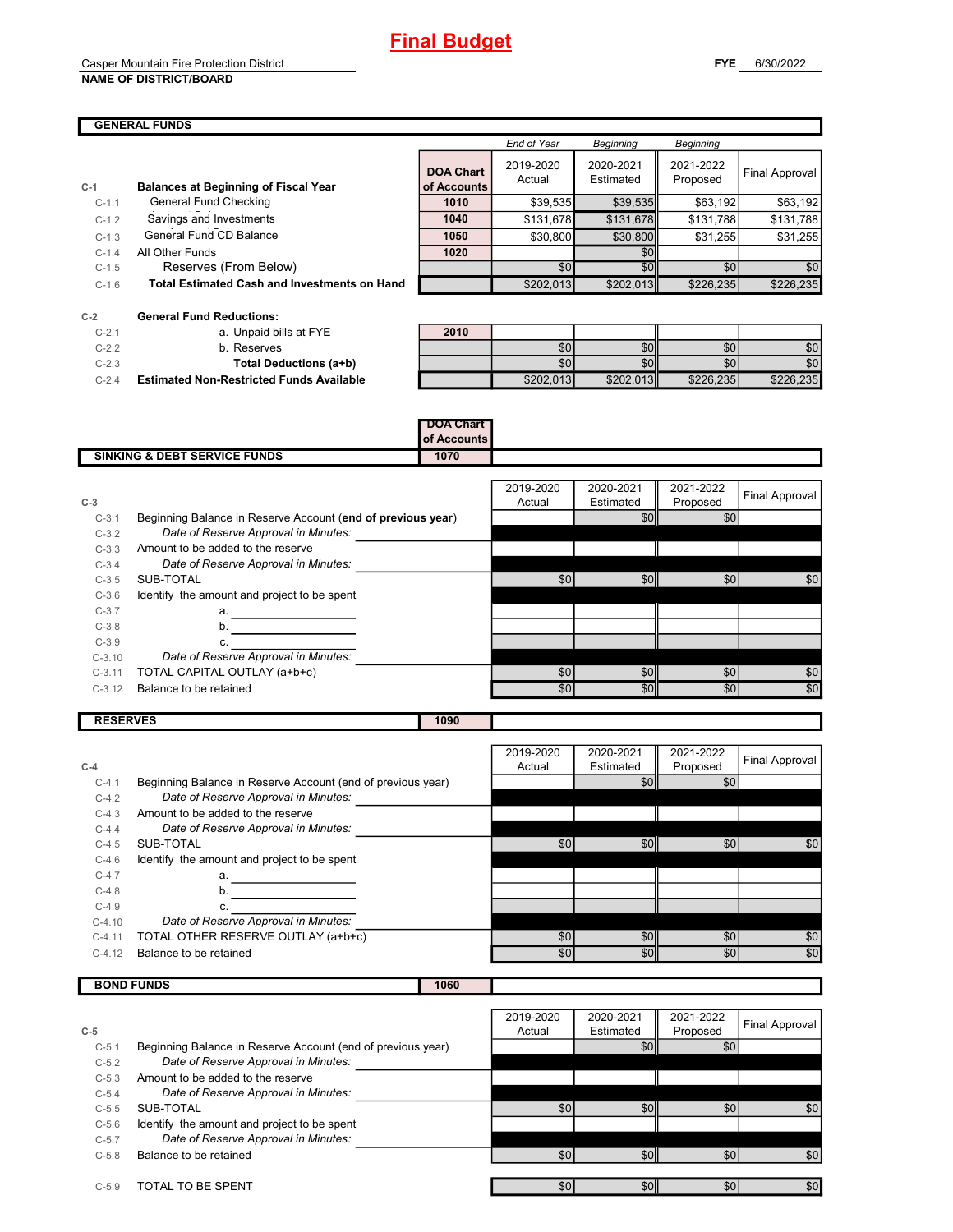### CAPITAL OUTLAY BUDGET

|           |                             | vi rwyvu |
|-----------|-----------------------------|----------|
| E-1       | <b>Capital Outlay</b>       |          |
| $E - 1.1$ | <b>Real Property</b>        | 6201     |
| $E - 1.2$ | Vehicles                    | 6210     |
| $E-1.3$   | <b>Office Equipment</b>     | 6211     |
| $E - 1.4$ | Other (Specify)             |          |
| $E-1.5$   | Radios                      | 6200     |
| $E - 1.6$ | <b>SCBA</b>                 | 6200     |
| $E - 1.7$ |                             |          |
| $E - 1.8$ | <b>TOTAL CAPITAL OUTLAY</b> |          |
|           |                             |          |

|           |                             | <b>DOA Chart</b><br>of Accounts | 2019-2020<br>Actual | 2020-2021<br>Estimated | 2021-2022<br>Proposed | <b>Final Approval</b> |
|-----------|-----------------------------|---------------------------------|---------------------|------------------------|-----------------------|-----------------------|
|           | <b>Capital Outlay</b>       |                                 |                     |                        |                       |                       |
| $E-1.1$   | <b>Real Property</b>        | 6201                            |                     |                        |                       |                       |
| $E-1.2$   | Vehicles                    | 6210                            |                     |                        |                       |                       |
| $E-1.3$   | Office Equipment            | 6211                            | \$400               |                        |                       |                       |
| $E-1.4$   | Other (Specify)             |                                 |                     |                        |                       |                       |
| $E-1.5$   | Radios                      | 6200                            | \$4,701             | \$29,428               |                       |                       |
| $E-1.6$   | <b>SCBA</b>                 | 6200                            |                     |                        | \$7,200               | \$7,200               |
| $E - 1.7$ |                             |                                 |                     |                        |                       |                       |
| $E-1.8$   | <b>TOTAL CAPITAL OUTLAY</b> |                                 | \$5,101             | \$29,428               | \$7,200               | \$7,200               |

#### ADMINISTRATION BUDGET

|           |                                      | <b>DOA Chart</b><br>of Accounts | 2019-2020<br>Actual | 2020-2021<br>Estimated | 2021-2022<br>Proposed | <b>Final Approval</b> |
|-----------|--------------------------------------|---------------------------------|---------------------|------------------------|-----------------------|-----------------------|
| $E-2$     | <b>Personnel Services</b>            |                                 |                     |                        |                       |                       |
| $E - 2.1$ | Administrator                        | 7002                            |                     |                        |                       |                       |
| $E - 2.2$ | Secretary                            | 7003                            |                     |                        |                       |                       |
| $E - 2.3$ | Clerical                             | 7004                            |                     |                        |                       |                       |
| $E - 2.4$ | Other (Specify)                      |                                 |                     |                        |                       |                       |
| $E-2.5$   | Fed Fire Wages                       | 7005                            | \$32,485            | \$53,067               | \$10,000              | \$10,000              |
| $E-2.6$   | <b>Fed Fire Travel</b>               | 7005                            |                     | \$2,179                | \$200                 | \$200                 |
| $E - 2.7$ | Bookkeeping                          |                                 |                     | \$500                  |                       |                       |
| $E-3$     | <b>Board Expenses</b>                |                                 |                     |                        |                       |                       |
| $E - 3.1$ | Travel                               | 7011                            |                     |                        |                       |                       |
| $E-3.2$   | Mileage                              | 7012                            |                     |                        |                       |                       |
| $E - 3.3$ | Other (Specify)                      |                                 |                     |                        |                       |                       |
| $E - 3.4$ |                                      | 7013                            |                     |                        |                       |                       |
| $E - 3.5$ |                                      | 7013                            |                     |                        |                       |                       |
| $E - 3.6$ |                                      |                                 |                     |                        |                       |                       |
| $E-4$     | <b>Contractual Services</b>          |                                 |                     |                        |                       |                       |
| $E-4.1$   | Legal                                | 7021                            |                     |                        |                       |                       |
| $E-4.2$   | Accounting/Auditing                  | 7022                            |                     |                        | \$800                 | \$800                 |
| $E-4.3$   | Other (Specify)                      |                                 |                     |                        |                       |                       |
| $E-4.4$   | <b>EFSA</b>                          | 7023                            | \$1,714             | \$2,822                | \$1,715               | \$1,715               |
| $E-4.5$   |                                      | 7023                            |                     |                        |                       |                       |
| $E-4.6$   |                                      |                                 |                     |                        |                       |                       |
| $E-5$     | <b>Other Administrative Expenses</b> |                                 |                     |                        |                       |                       |
| $E - 5.1$ | <b>Office Supplies</b>               | 7031                            | \$894               | \$1,087                | \$1,000               | \$1,000               |
| $E-5.2$   | Office equipment, rent & repair      | 7032                            |                     |                        | \$100                 | \$100                 |
| $E-5.3$   | Education                            | 7033                            |                     |                        | \$300                 | \$300                 |
| $E - 5.4$ | Registrations                        | 7034                            |                     |                        |                       |                       |
| $E-5.5$   | Other (Specify)                      |                                 |                     |                        |                       |                       |
| $E-5.6$   | Advertising                          | 7035                            | \$70                | \$75                   | \$80                  | \$80                  |
| $E-5.7$   |                                      | 7035                            |                     |                        |                       |                       |
| $E - 5.8$ |                                      |                                 |                     |                        |                       |                       |
| $E-6$     | <b>TOTAL ADMINISTRATION</b>          |                                 | \$35,163            | \$59,730               | \$14,195              | \$14,195              |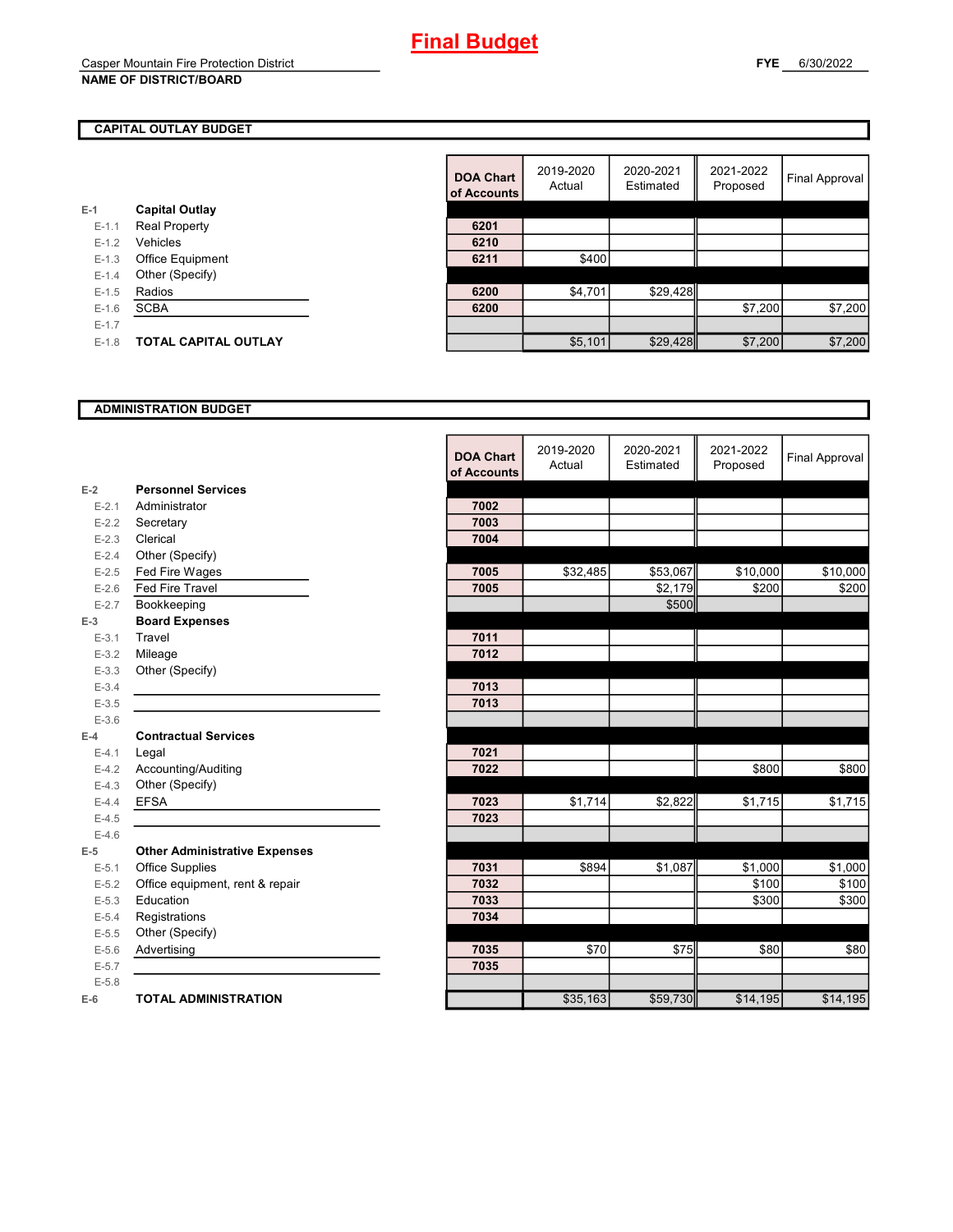### OPERATIONS BUDGET

|                        |                                             | <b>DOA Chart</b><br>of Accounts | 2019-2020<br>Actual | 2020-2021<br>Estimated | 2021-2022<br>Proposed | <b>Final Approval</b> |
|------------------------|---------------------------------------------|---------------------------------|---------------------|------------------------|-----------------------|-----------------------|
| $E-7$                  | <b>Personnel Services</b>                   |                                 |                     |                        |                       |                       |
| $E - 7.1$              | Wages--Operations                           | 7202                            |                     |                        |                       |                       |
| $E - 7.2$              | <b>Service Contracts</b><br>Other (Specify) | 7203                            |                     |                        |                       |                       |
| $E - 7.3$              |                                             |                                 |                     |                        |                       |                       |
| $E - 7.4$<br>$E - 7.5$ |                                             | 7204<br>7204                    |                     |                        |                       |                       |
| $E - 7.6$              |                                             |                                 |                     |                        |                       |                       |
| $E-8$                  | <b>Travel</b>                               |                                 |                     |                        |                       |                       |
| $E-8.1$                | Mileage                                     | 7211                            |                     |                        |                       |                       |
| $E-8.2$                | Other (Specify)                             |                                 |                     |                        |                       |                       |
| $E - 8.3$              | PER DIEM                                    | 7212                            |                     |                        | \$1,800               | \$1,800               |
| $E-8.4$                |                                             | 7212                            |                     |                        |                       |                       |
| $E - 8.5$              |                                             |                                 |                     |                        |                       |                       |
| $E-9$                  | <b>Operating supplies (List)</b>            |                                 |                     |                        |                       |                       |
| $E-9.1$                | Fed/State Fire fuel                         | 7220                            | \$70                | \$816                  |                       |                       |
| $E-9.2$                | Vehicle Equipment & Repairs                 | 7220                            | \$3,524             | \$10,311               | \$23,650              | \$23,650              |
| $E-9.3$                | Fire Equipment & repairs                    | 7220                            | \$52                | \$168                  | \$2,472               | \$2,472               |
| $E-9.4$                |                                             | 7220                            |                     |                        |                       |                       |
| $E-9.5$                |                                             |                                 |                     |                        |                       |                       |
| $E-10$                 | <b>Program Services (List)</b>              |                                 |                     |                        |                       |                       |
| $E-10.1$               | Active 911                                  | 7230                            | \$312               | \$312                  | \$360                 | \$360                 |
| $E-10.2$               | WY State Firemans dues                      | 7230                            | \$75                | \$75                   | \$75                  | \$75                  |
| $E-10.3$               | <b>WYDOT Radio</b>                          | 7230                            |                     |                        | \$1,500               | \$1,500               |
| $E-10.4$               | <b>BLM Dispatch</b>                         | 7230                            |                     | \$167                  | \$175                 | \$175                 |
| $E-10.5$               |                                             |                                 |                     |                        |                       |                       |
| $E-11$                 | <b>Contractual Arrangements (List)</b>      |                                 |                     |                        |                       |                       |
| $E-11.1$               | <b>Informational Kiosk</b>                  | 7400                            | \$9,296             | \$11,463               |                       |                       |
| $E-11.2$               |                                             | 7400                            |                     |                        |                       |                       |
| $E-11.3$               |                                             | 7400                            |                     |                        |                       |                       |
| $E-11.4$               |                                             | 7400                            |                     |                        |                       |                       |
| $E-11.5$               |                                             |                                 |                     |                        |                       |                       |
| $E-12$                 | <b>Other operations (Specify)</b>           |                                 |                     |                        |                       |                       |
| $E-12.1$               | Station maint & repairs                     | 7450                            | \$1,119             | \$675                  | \$2,500               | \$2,500               |
| $E-12.2$               | Website hosting & domain                    | 7450                            | \$169               | \$173                  | \$150                 | \$150                 |
| $E-12.3$               | <b>Utilities</b>                            | 7450                            | \$6,504             | $\overline{$7,125}$    | \$5,350               | \$5,350               |
| $E-12.4$               |                                             | 7450                            |                     |                        |                       |                       |
| $E-12.5$               |                                             |                                 |                     |                        |                       |                       |
| $E-13$                 | <b>TOTAL OPERATIONS</b>                     |                                 | \$21,121            | \$31,285               | \$38,032              | \$38,032              |